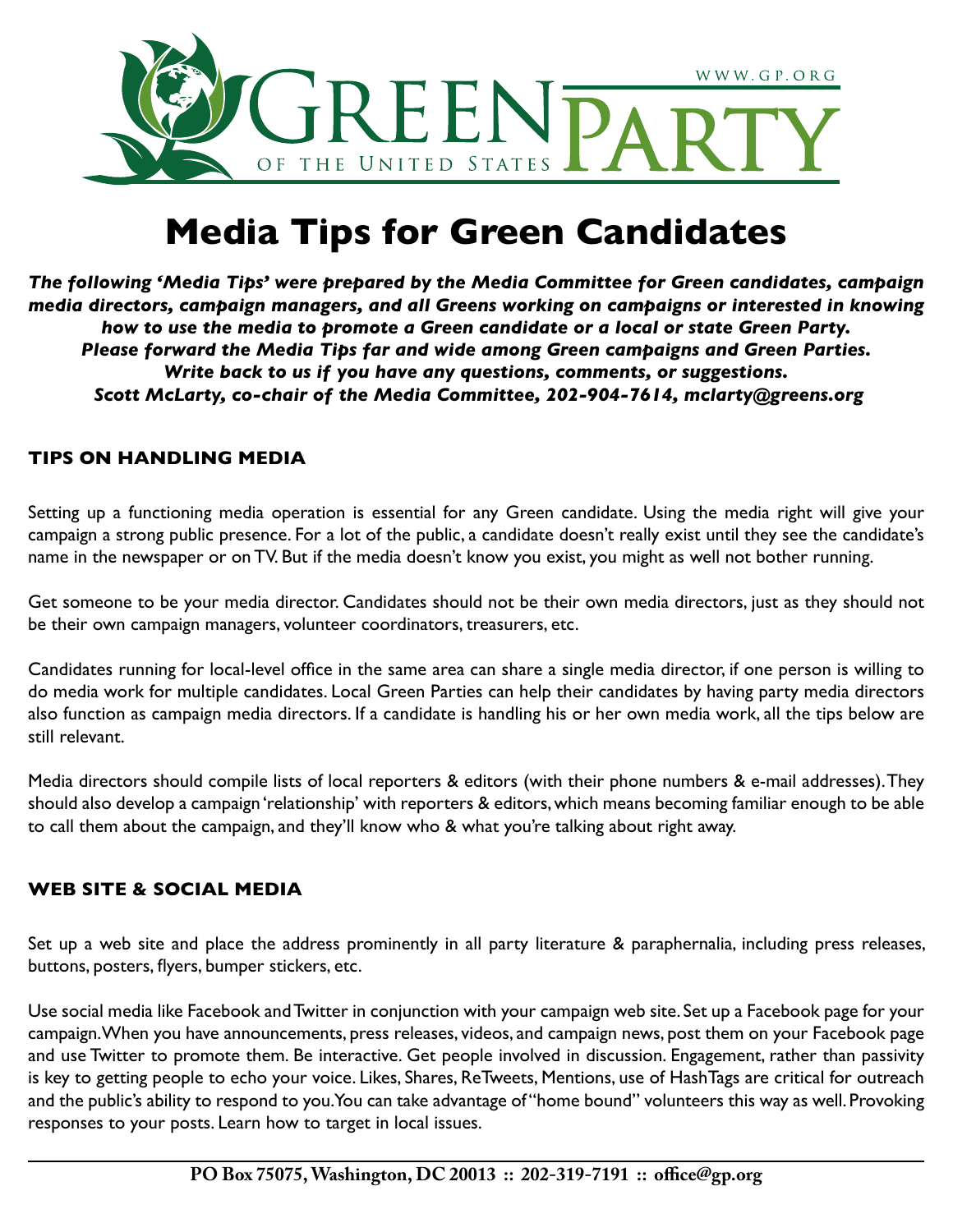When sending out press releases, campaign announcements, and other messages on e-mail, always write out the full address so it shows up as a hyperlink that any reader can click on. E.g., use http://www.Green4Congress.org instead of [www.Green4Congress.org or](http://www.Green4Congress.org) Green4Congress.org

On the web site, have all the contact information, especially phone number & e-mail address for your media director, on your home page. Don't make reporters have to search your web site for this information.

Have a professional looking head shot, preferably taken by a professional or experienced photographer. Don't use a photo by a friend in your living room. Copies should be included in all press packets. Upload a jpg of your photo to the home page of your web site, so any reporter visiting the site can easily download it for publication.

Don't place your entire campaign platform on your web site home page or social media sites (or on campaign literature). Instead, choose and summarize three of your most prominent campaign issues. Reporters, like most visitors to your sites, won't have the patience to read through an entire platform or 12 bullet points. The home page should be dynamic, with campaign updates and video clips, so people keep coming back.

Use your web site to gather information and raise money, with a donation button, volunteer sign-up button, and e-mail list sign-up button. These should be prominent on your home page. E-mail sign-up, which is not the same as volunteer sign-up, can help spread the word about your campaign without committing people to do volunteer work. You'll want a large list of people to send e-mail blasts about the campaign, which might lead to more volunteers or donors. It can also be used for the GOTV ("Get Out The Vote") effort..

Remember that web sites, like e-mail, don't reach everyone inside or outside the Green Party. The Internet is still a luxury for some people, including some Green Party members, who can't afford a computer and an Internet account. Look for ways to ensure that your supporters who aren't online receive all your literature and campaign updates. Suggestion: set up a 'buddy system', pairing Greens who are on line with people who aren't, with the online Green printing out information for those not on a computer.

Post videos of the candidate on the site, including one or two really good ones on the home page. Set up a video page. The Media Committee can provide advice and assistance on video clips, viral video marketing over the Internet, public access TV, and other important and effective kinds of outreach to the media and the public upon request.

## **MEDIA RELEASES**

Make sure the candidates' name, office he or she is seeking, location, contact information, and web site are at the top of every release. The campaign media director's name, phone number, and e-mail address should also be listed as a contact.

Releases are NOT op-ed columns, position papers, manifestos, or graduate dissertations. They are short, concise announcements about the candidate, a position taken by the candidate, or a campaign action or event.

The chief topic of every release is the candidate. Don't write a release on rent control or recycling, write a press release on the candidate's position on rent control or recycling. The candidate's name needs to be in the e-mail subject line, the heading, and in the first line of the first paragraph.

For a more effective press release, send out a video news release (VNR), with a video clip of the candidate speaking: see more under the 'Video' heading below. Nearly every news print publication has online editions that post video clips. Here's an example: [http://multivu.prnewswire.com/mnr/prne/iep/42434/](http://multivu.prnewswire.com/mnr/prne/iep/42434)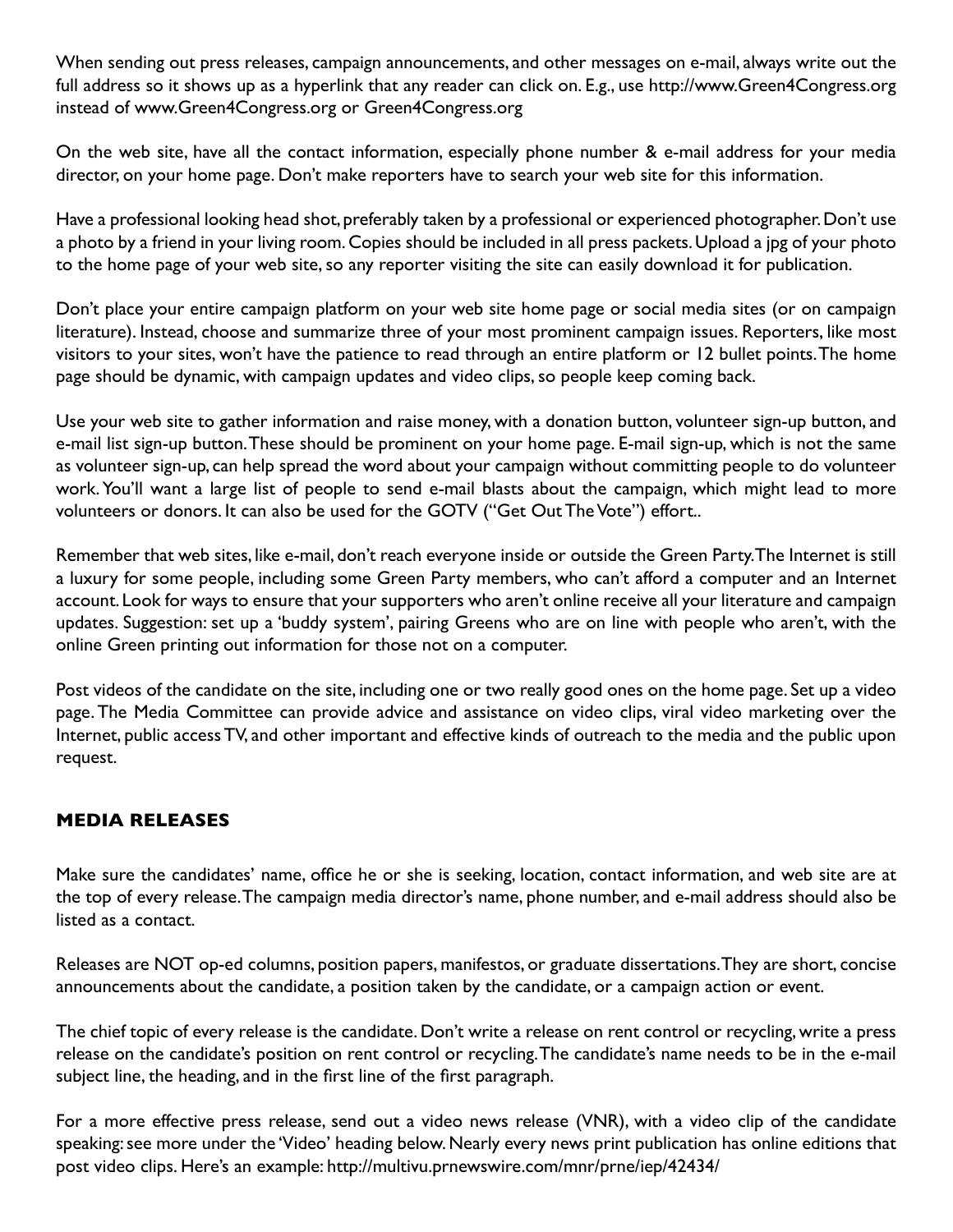Quotes: Have at least one quote from the candidate in every release. The quote should be 'quotable' -- a really good line or two that a reporter or editor can lift from the release and use in a news article.

Use releases to emphasize what distinguishes your candidate from all the others. If other candidates also support recycling or rent control, show what makes your support for recycling or rent control different and more significant than their support. Stand out from the crowd.

Don't send out too many releases. If you send one out every day, or more than one a day, it looks like spam. One or two a week is good. (If the candidate is the focus of an ongoing news story, then more is fine.)

Check and recheck all facts, grammar, punctuation, spelling, etc. in the release. Don't send out sloppy work.

Distribution: Distribute releases not only to major newspapers, TV & radio stations, news web sites, etc. in your area, but also to small publications, specialty & niche media, on-line community bulletin boards, etc. Sometimes the small publications will give you coverage when the major media ignore you. Don't hesitate to send releases to conservative publications. Treat all reporters as 'friends', and remember that (whatever the reason) sometimes conservative publications give Greens publicity when progressive & liberal publications won't. Don't send attachments to reporters, they won't open them.

Distribute your releases to lists of Green supporters & campaign volunteers, too, and encourage them to forward all your releases (as well as campaign announcements) far & wide.

Follow-up calls: After you've sent out a release announcing a campaign event, action, or press conference, call reporters & editors to talk about the event and answer questions they might have. It's not necessary to call reporters for all releases, but if it's a newsworthy event, you want to be sure they know about it. Make sure you call the right news desk. A reporter whose beat is national news isn't interested in a city council campaign. Use your judgement -- if you call a reporter too often, it'll seem like harassment.

Pitching stories: You can also call reporters & editors to pitch stories that they might want to cover, such as a rally at which the candidate is speaking, a candidate's unique personal involvement on a particular issue, a project the candidate is working on -- whatever might be newsworthy. Try to think like a journalist: what you might consider newsworthy might not be what most reporters consider newsworthy. Remember that, as important as the Green Party is to all of us, reporters are usually more interested in candidates than in political parties. Make sure you don't give an 'exclusive' to more than one reporter.

Lead time: Make sure you pay attention to 'lead time', i.e., you get your press release, ads, announcements, etc. out to the press early enough. For a press conference or other newsworthy event, I recommend sending out at least two releases: (1) 7-9 days before the event; (2) 1-2 days before the event.

Don't send out releases on Friday or Saturday or early Sunday, except in rare circumstances (breaking newsworthy story; ongoing story in which the candidate is already getting lots of coverage). It's OK to issue a release late on Sunday with a Monday date on it.

Set up a release page on the campaign web site, where all releases are archived. Do not place your releases on the web site in pdf format, which discourages reporters and other visitors from clicking on the link.

Press clippings: Keep 'clippings' of media coverage of your campaign, post or link positive articles about the campaign on your web site and forward them to your supporters.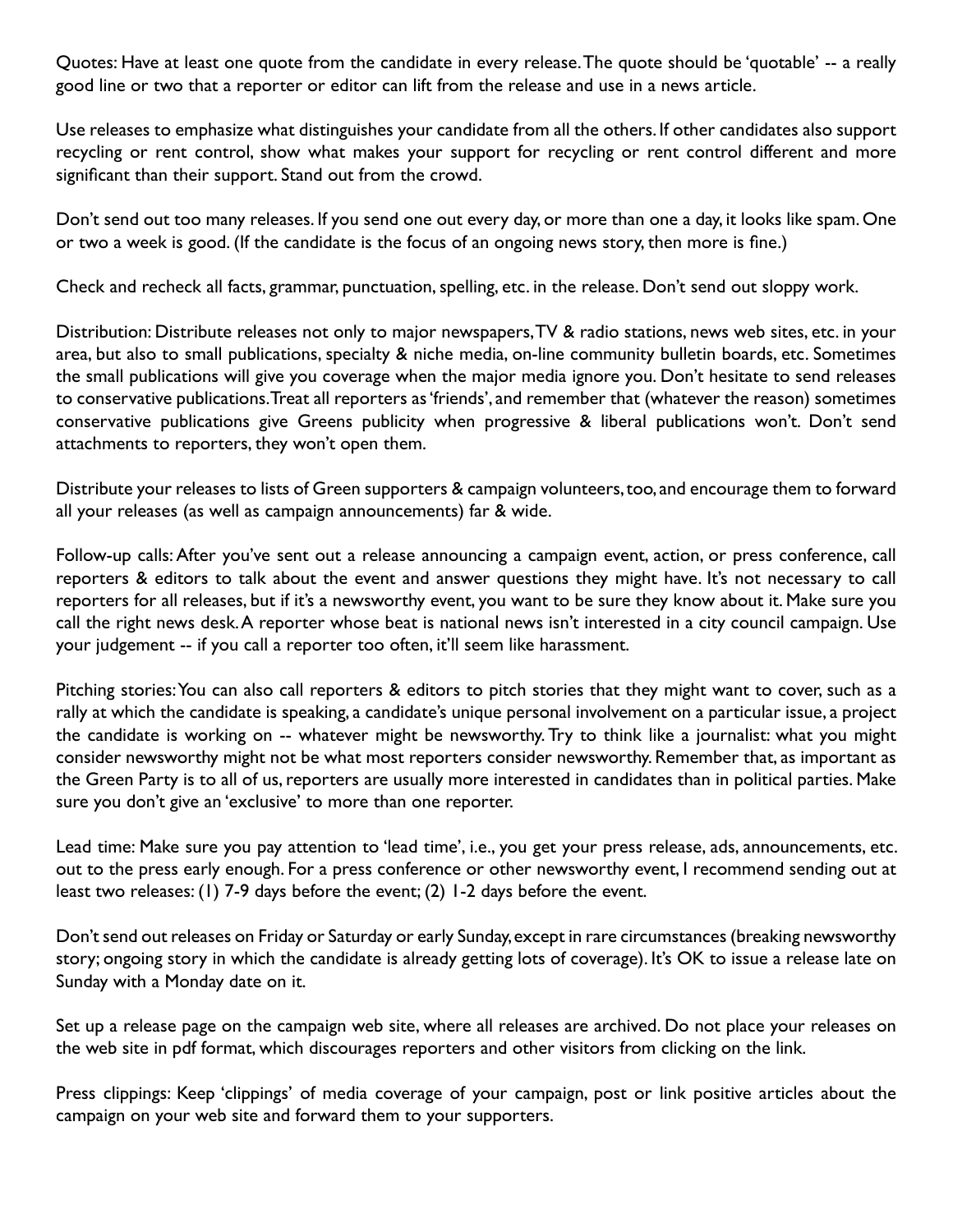#### **PRESS CONFERENCES**

Hold press conferences when you have news to announce -- something really newsworthy, not just an announcement you support recycling or rent control. Reporters prefer not to attend press conferences if they don't have to. Some good reasons for press conferences: announcement of your campaign; you organized 300 tenants to march on City Hall for rent control; you've filed a lawsuit against an unfair election rule in your district. If you can make the press conference visually interesting (unique location; people in unusual costumes; catchy graphics or props on display), let reporters know, especially TV reporters, who look for stimulating images to fill up newscasts.

Campaign announcement press conferences should focus exclusively (or nearly so) on the candidate, not on other people. Don't talk about your competition, talk about yourself. Make sure the issue to be addressed at the press conference is relevant -- city council candidates shouldn't talk about the Middle East; school board candidates shouldn't talk about global warming.

Tips for the press conference program: Have someone else briefly introduce the candidate, then let the candidate talk for a few minutes. Keep everything as concise as possible. Two minutes of really good, memorable, quotable lines is better than a 15 minute lecture. Be specific, not abstract, and be relevant to the state or town in which you're running. Don't recite your platform -- reporters aren't interested in laundry lists, which is what platforms sound like when read aloud. Be personal -- tell a story about how health care policies have affected you. Don't hesitate to talk about mundane neighborhood issues that are nevertheless important to voters, like constituent services, which often make or break a campaign. Say something funny. Make eye contact with your audience. Speak out, don't mumble. Set aside politics for a moment and study what made Ronald Reagan & Bill Clinton effective speakers. Practice your speech and hold a press conference rehearsal.

Follow the formal presentation with a Q&A period for reporters. Know your material and prepare for challenges. When answering reporters' questions, frame answers to include key points whenever possible. Use complete sentences so that their quote will make sense when edited. If you don't know something, say "I don't know -- I'll get back to you on that" instead of fumbling for words. (Make sure you get back to them.)

Appearance: Look professional -- dress conservatively (jacket & tie for men, suit or dress for women). Don't wear jeans or other casual clothing. If you don't dress up, people (especially the media) will not consider you a credible candidate. Dress for the office you're running for, so voters can imagine you in that position. Don't give anyone an excuse not to take you seriously. (Exceptions: certain on-site press conferences, e.g., if you hold a press conference at a landfill or a community garden where you're helping out.)

Press kits: Have a 'press kit' available for reporters. It should contain an introductory statement with a list of talking points on the issue addressed in the press conference; a couple of recent press releases; a bio of the candidate; and (if it's a campaign kick-off press conference) the candidate's photo.

Have a business card to give reporters who meet you. The card should have basic information: your full name and the office you're running for, phone, e-mail address, campaign web site, social media site. It's easier for you to give them a card than for them to write all such information down.

Mention your campaign web site and, if possible, the Green Party web site (gp.org) and your state party's site. Having a banner behind the candidate with the candidate's name, the party's name, and/or web site address will help too.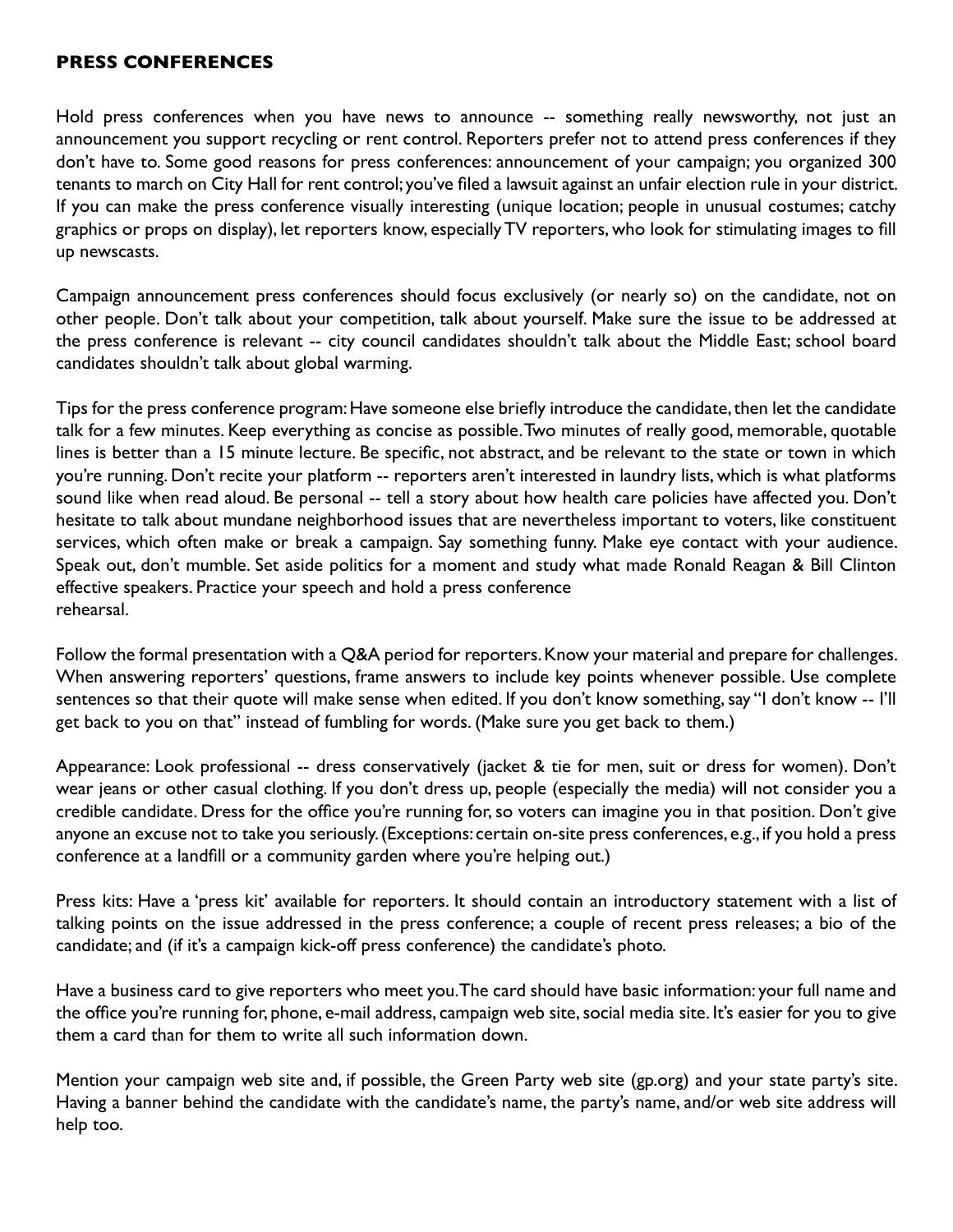Remember that a press conference is for the media, campaign rallies are for supporters. Only reporters should be allowed to ask questions at a press conference. Your supporters, if they attend the press conference, should not applaud or ask questions.

Have someone on hand to record the press conference on video, then promote it widely online. Make the video look as professional as possible, with clear sound and image. Get it posted as soon as possible on your campaign web site and encourage your local and state Green Party to post it on their sites too. Promote the press conference video through Facebook and other social media.

## **VIDEO**

One of the best ways to reach people is through online video. You can produce something simple, like a threeminute video of you introducing yourself as a candidate and discussing an important local issue. Or you can create something more elaborate, with flashy graphics, music, lots of editing, other people speaking, etc., depending on your resources. If you produce a truly imaginative video clip that people want to watch, you might 'go viral' and reach thousands of people. Seeing you on video will make you more 'real' to people than just seeing your name or your photo. Along with other sites, post the video on your campaign home page. See this video of a workshop conducted by Wilton Voght, "How to be an effective media activist":<http://vimeo.com/28102307>

Make sure the video shows you in the best light. Look your best and use good lighting. At the bottom of the screen have your name, the office you're running for, and your campaign web site link. Show some text: the main points you want to make, a few soundbytes, using as few words as possible. Make it easy for people to enjoy watching you, remember you, and learn more about you and your campaign.

Place your video clip on the campaign home page and send an announcement about it to other Greens, all your friends & neighbors, and some reporters. Urge them to forward the link to their own friends, neighbors, etc. Use Facebook, Twitter, and other social media sites. You want as many people as possible to see your video. Send it to local, state, & national Green Party lists, too.

Use Livestream to broadcast forums, discussions, and other events. The Green Party has its own Livestream channel and has aired numerous shows, which are archived on the site:<http://www.livestream.com/greenpartyus>

The Media Committee and other Greens who do video work can assist you. See the online resources below.

# **MORE SUGGESTIONS**

The campaign media director should work on setting up interviews with reporters & editors for the candidate. This is especially important to introduce candidates to newspapers that are considering endorsements. If a faceto-face meeting with an editor or reporter can be arranged, it's more likely to warm them up to the candidate.

Good way to get the candidate's name in the [news: guest op](news:guest)-ed columns, articles, letters to the editor written by the candidate on timely topics. The media director can help submit them. If major newspapers refuse to publish them, then submit them to smaller community papers. You'll reach hundreds, thousands, even tens of thousands of people.

Open a Skype account ([www.skype.com\)](http://www.skype.com) and use it for meetings with reporters and others when face-to-face isn't possible. It can be valuable for interviews, call-ins to fundraisers, and meetings with campaign staff and volunteers.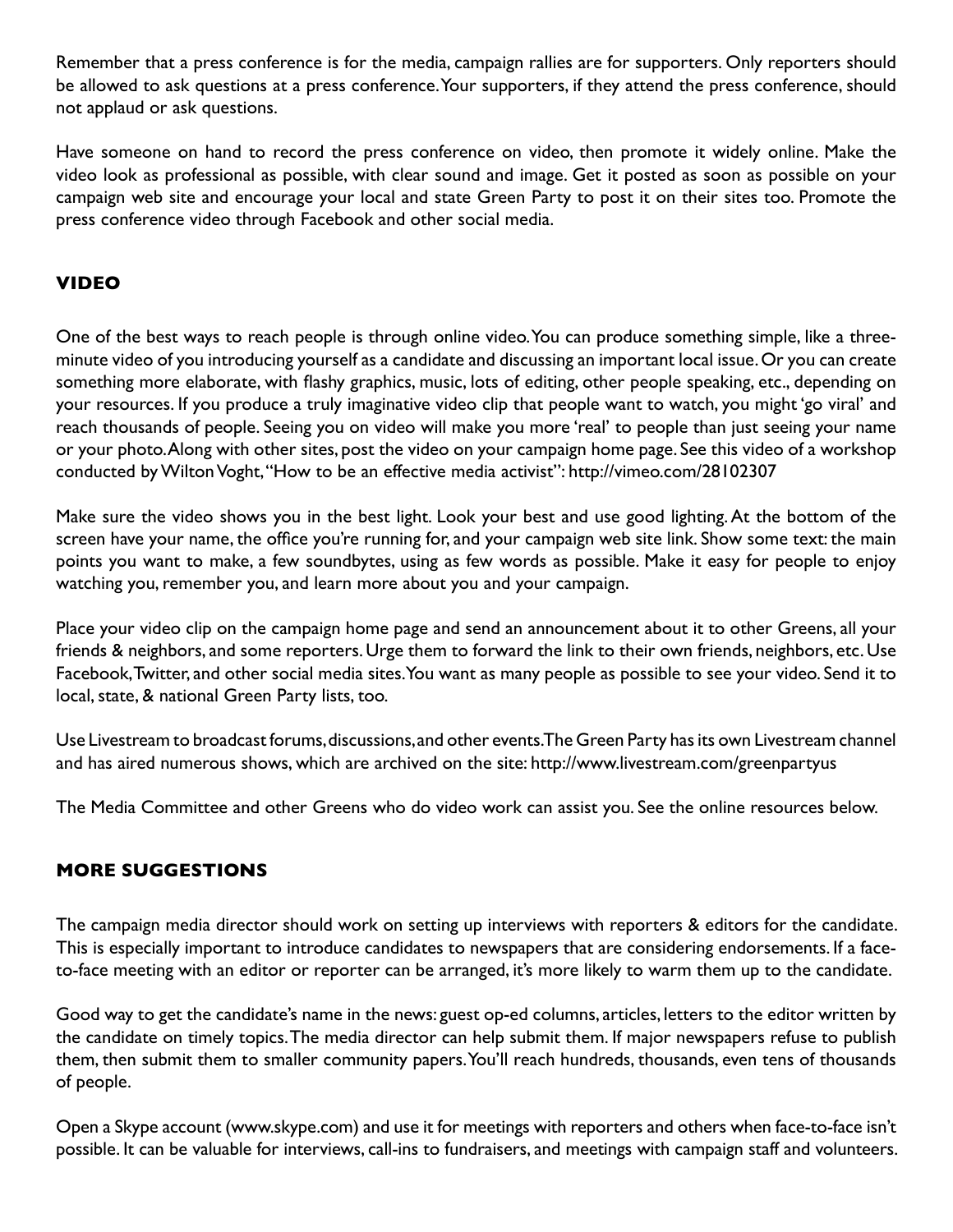Get your information into newspapers, web sites, etc. that provide a candidates' page during election years. Here are two good web sites that reporters and voters visit for information about candidates & elected officials: Vote-USA (<http://www.vote-usa.org>); Project Vote Smart (<http://www.vote-smart.org/index.htm>). Your campaign should also be listed on the Green Party's candidate pages ([http://www.gp.org/elections.shtml / htt](http://www.vote-smart.org/index.htm)[p://ww](http://www.gp.org/elections.shtml/www.greens.org/elections)w. [greens.org/election](http://www.gp.org/elections.shtml/www.greens.org/elections)s).

Put the candidate's name on Google Alerts [\(http://www.google.com/alerts\)](http://www.google.com/alerts) and respond online to articles and blogs as soon as they get published, so you can offer good information about your candidate before others post their responses.

Remember that politics is theater. Look for 'theatrical' events -- public occasions, rallies, demos, etc. that help define your campaign. Do something daring & imaginative and create your own media events. In Washington, DC, members of the DC Statehood Green Party responded to the Washington Post's refusal to cover its local candidates in 2002 by holding a press conference on the sidewalk in front of the Post's front door. One DC candidate, Adam Eidinger, suspended a giant banner from overpasses over local freeways.

# **RESOURCES**

Media Committee of the Green Party: <http://www.gp.org/committees/media> <http://www.gp.org/press.html>

The national Media Committee can answer questions and provide all sorts of help for Green campaigns. We also have an 'A-V' (audio-vieo) subcommittee that can provide help for Greens preparing video for broadcast over the airwaves, cable, and Internet, radio ads, and related forms of media. Contact the Media Committee cochairs, Starlene Rankin [\(starlene@gp.org\)](mailto:starlene@gp.org) and Scott McLarty [\(mclarty@greens.org\). Vis](mailto:mclarty@greens.org)it also the Green Party's Coordinated Campaign Committee page [\(http://www.gp.org/committees/campaign\), wh](http://www.gp.org/committees/campaign)ich has lots of valuable resources for candidates.

MSM Toolkit: Progressive Summit Media Workshop and other guides [https://docs.google.com/#folders/](https://docs.google.com/#folders) 0B1sc8Jds3vSDMjEyNGQxNjEtNWFhYy00NDFhLWJkYzUtZDg5ZTNlYmE1OWU2

Media & Publicity for Green candidates, courtesy of the Green Party of California: [http://www.cagreens.org/](http://www.cagreens.org)  -- click on Organizing Resources for Greens [http://cagreens.org/grow/](http://cagreens.org/grow) -- click on Media & Publicity <http://cagreens.org/grow/media.html>

"Dare to Win", article by Phil Tajitsu Nash, CommonDreams.org, March 22, 2006 <http://www.commondreams.org/views06/0322-25.htm>

Using the Internet for political campaigns:

Winning Campaigns Online: Strategies for Candidates and Causes. Book by by Emilienne Ireland & Phil Tajitsu Nash. Science Writers Pr; 2nd edition, 2001. Web site: <http://www.campaignadvantage.com>

Vimeo Video School: video education site with video tutorials for those who want to advance their shooting and editing skills to advance the Green Party's media presence<http://vimeo.com/videoschool>

Campaign Creator: <http://www.campaigncreator.org>